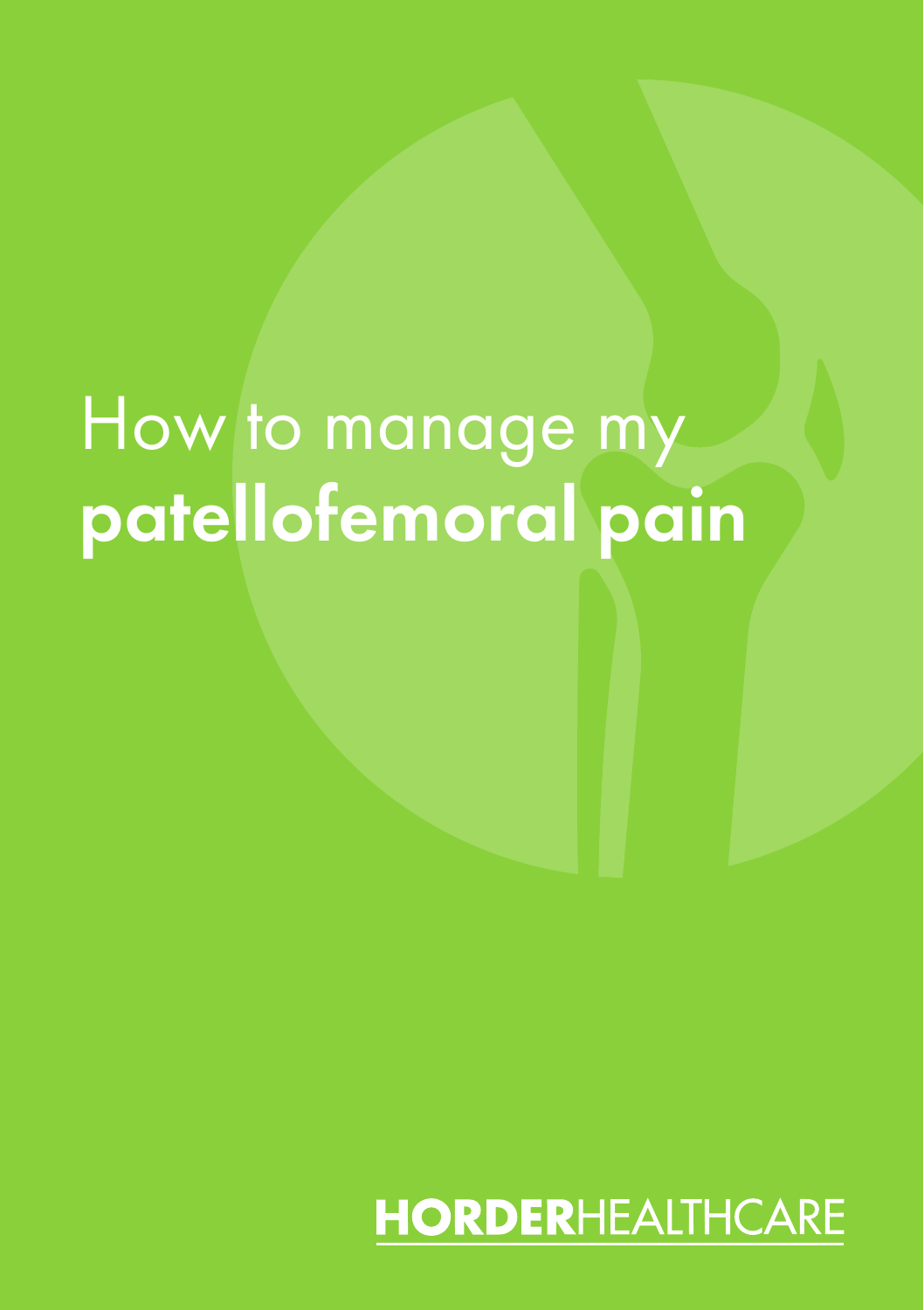# How to manage my **patellofemoral pain**

# What is patellofemoral pain?

Patellofemoral pain is a very common condition affecting both males and females knee cap.

## What are the common aggravating activities?

It often results in pain during daily activities such as walking, running, sitting, squatting, kneeling, walking up and down stairs and getting out of a chair.

# What can ease my patellofemoral pain?

- Continuation of the exercises provided by your therapist
- Taping techniques to support the knee cap
- If your therapist recommended a brace than this can be worn
- Foot orthotics may help if they have been recommended

## What might cause my knee pain?

There are many causes for patellofemoral pain. Excessive loading or varied and rapid changes to physical activity which your knee isn't used to are thought to contribute to causing your symptoms.



Other things such as poor biomechanics (how you move) can also contribute. The knee cap tracks in a natural groove as we bend and straighten our leg; when we have poor biomechanics the knee cap is thought to move to the outside of the knee, stopping it from tracking normally in its groove. There are many factors that can lead to this poor tracking.

- 1. Pelvis drops on opposite side, placing increased pressure on outside of leg, pulling the knee cap outwards.
- 2. Due to weakness around the hip muscles the hip falls inwards and rolls under the knee cap.
- 3. Thigh muscles may be weak meaning there is inadequate support for the knee and knee cap.
- 4. Foot rolls in excessively causing the lower leg and knee to drop in under the knee cap.

#### www.horderhealthcare.co.uk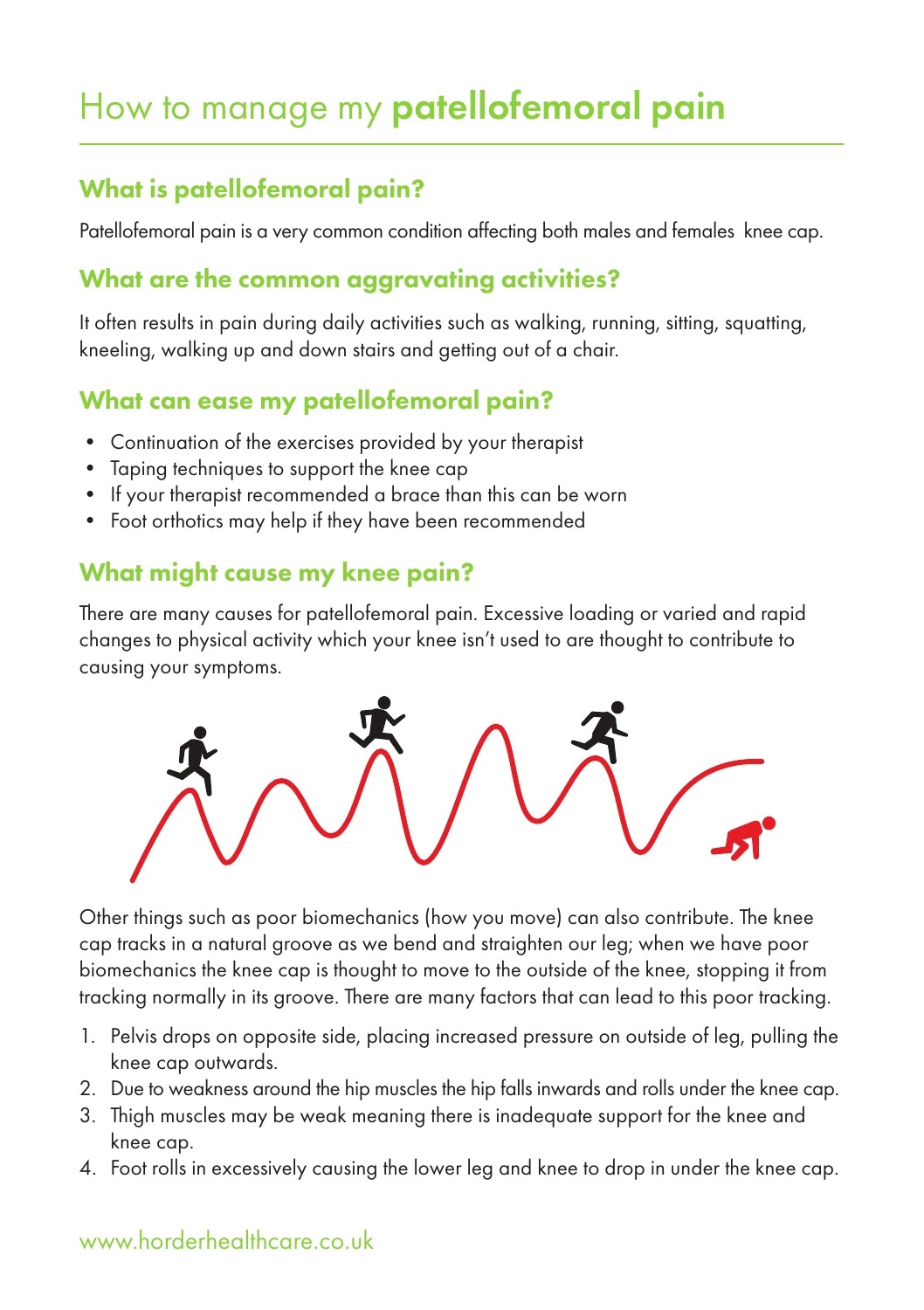# How do I manage my patellofemoral pain?

Research demonstrates that the most effective treatment for patellofemoral pain in the short, medium and long term is exercise therapy. This involves completing regular hip and thigh strengthening exercises to help with the function of these joints.

Following your treatment, you will have a series of recommended exercises each with progressions, it is important that you can perform them correctly to ensure the right muscle is being exercised and that you do not progress too quickly. Other things such as taping, bracing and foot orthotics can also be used.

It is important that you gradually increase your physical activity levels and have rest days in between in order to prevent your symptoms reoccurring. You can exert yourself when exercising but pace yourself to avoid overdoing it!



There is no current research to suggest that surgical intervention significantly improves patellofemoral pain.

#### Recommended exercises:

*RPE = Rate of perceived exertion (out of 10)*

| <b>EXERCISE</b>           | Week 1         | Week 2         | Week 3         | <b>Week 4</b>  | Week 5         | Week 6         |
|---------------------------|----------------|----------------|----------------|----------------|----------------|----------------|
|                           | Reps/<br>sets: | Reps/<br>sets: | Reps/<br>sets: | Reps/<br>sets: | Reps/<br>sets: | Reps/<br>sets: |
| Ł.                        | RPE:           | RPE:           | RPE:           | RPE:           | RPE:           | RPE:           |
| <b>STRAIGHT LEG RAISE</b> | Pain:          | Pain:          | Pain:          | Pain:          | Pain:          | Pain:          |
|                           | Reps/<br>sets: | Reps/<br>sets: | Reps/<br>sets: | Reps/<br>sets: | Reps/<br>sets: | Reps/<br>sets: |
| Ŋ                         | RPE:           | RPE:           | RPE:           | RPE:           | RPE:           | RPE:           |
| <b>KNEE EXT WITH BAND</b> | Pain:          | Pain:          | Pain:          | Pain:          | Pain:          | Pain:          |